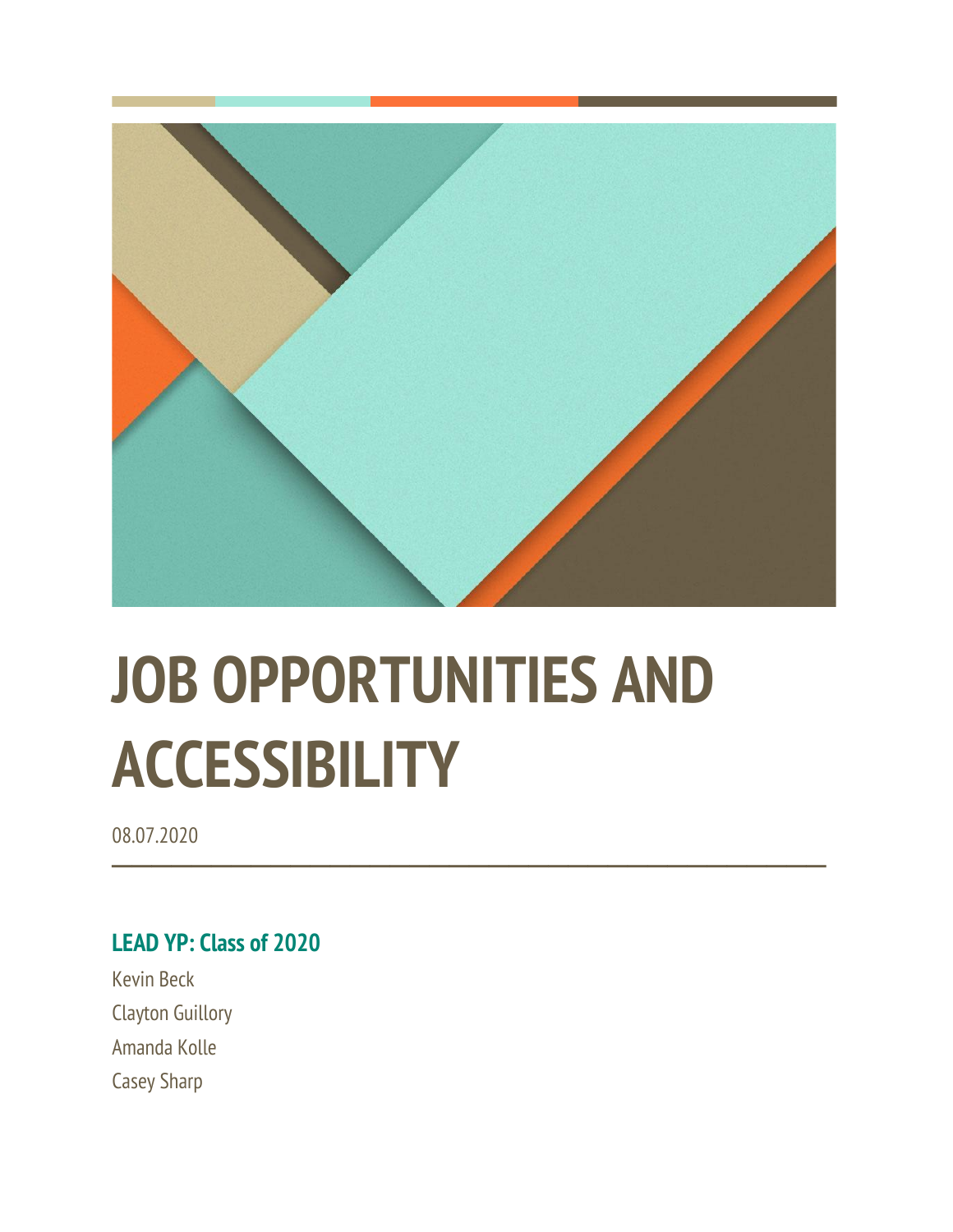#### **Introduction**

Even before the onset of a global pandemic, there has been a common theme amongst the DFW metroplex of North Texas. The rich are getting richer and the poor are getting poorer in Dallas County at an alarming rate, even as the population booms. And while the unemployment rate is low, not all jobs in Dallas County come with an average paycheck that covers cost-of-living expenses.

 Equal and sufficient job opportunities are not always available in lower income areas which causes many individuals in these areas to look for jobs elsewhere, however, due to the large circumference of the DFW metroplex many individuals find it hard to reach these opportunities due to a lack of transportation infrastructure coverage. "Job sprawl to the suburbs has created a commuting challenge that hits low-income residents the hardest," the Census Bureau says. "Many may not be able to afford a car and if access to public transportation is limited, those living in cities cannot take advantage of job opportunities in suburbs miles away." "As new job opportunities are moving to the suburbs, it's important and critical that workplaces are accessible for employees, especially low-income workers who don't own a car," Reza Sardari, said during an April 2019 webinar hosted by the Census Bureau.

Economists call the gap between where the jobs are and where people live "spatial mismatch," which can cause high unemployment and longer spells of joblessness for low-income populations. Though the insufficient coverage of public transportation is a hurdle for many, several local organizations work to provide transportation resources and job readiness support in the DFP area for those who depend on the services most.

The agenda for Group 2 is to provide local community resources that can help with individual transportation needs and workforce preparation for members of the DFW community that are impacted by these disparities the hardest.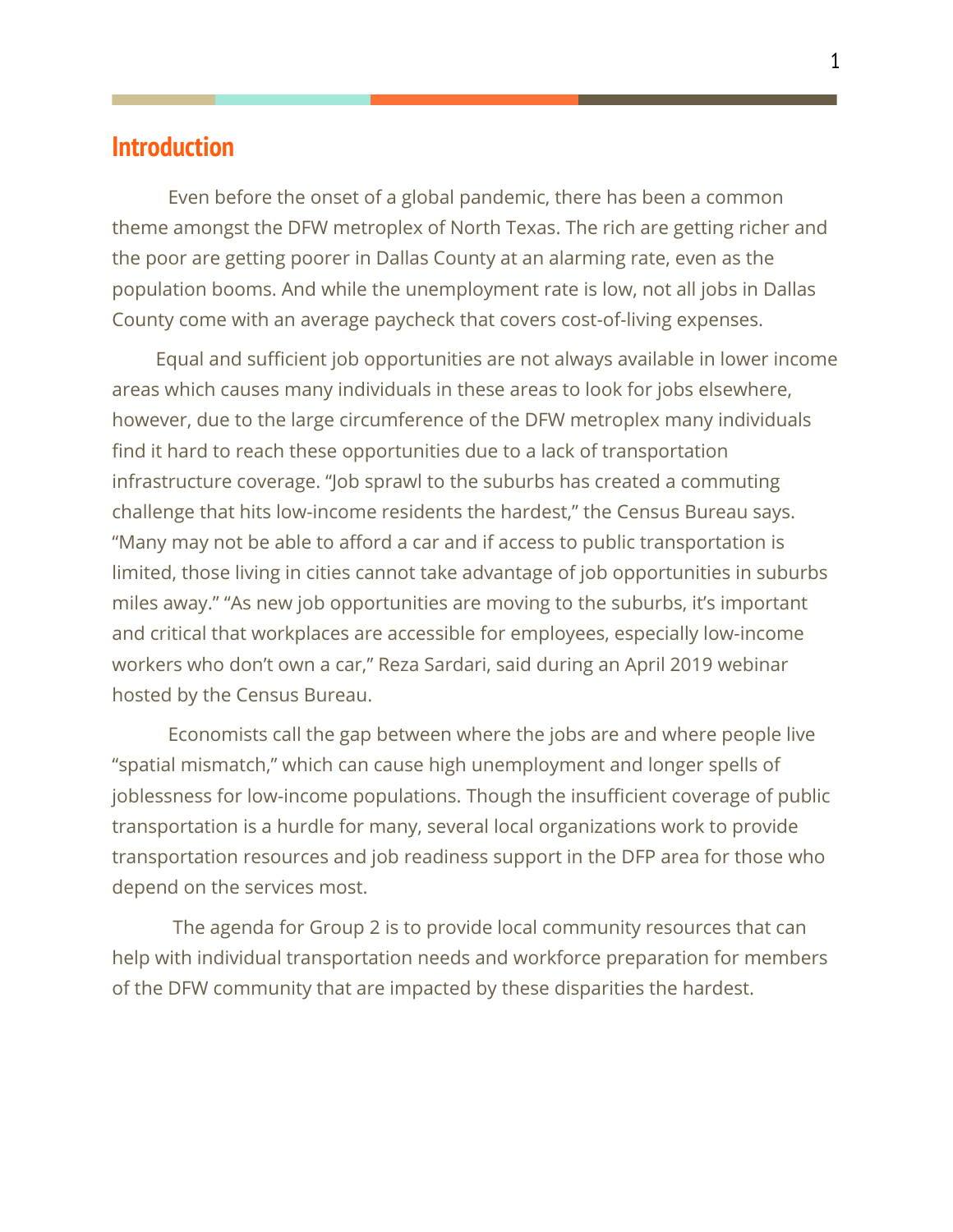# **Bios**

#### Kevin Beck

Native of Dallas who attended Bishop Lynch High School and Texas Tech University. 10+ years commercial lender with experience in real estate, private banking, not for profit, and corporate lending.

#### Clayton James Guillory

Clayton James Guillory is building his career as a Virtual Design and Construction Engineer for The Whiting-Turner Contracting Company. From his roots as a proud Louisiana native and fighting Tiger, every day he sets forth to obtain willpower, courage, and personal strength. These formidable attributes have laid the groundwork for where he is today. He works each day to meet the mission of Whiting-Turner in achieving integrity, excellence, experience, and leadership by improving the quality of his work and the service he provides to clients, maintaining dedication to the highest moral principles, and engaging in a challenging and safe environment where he is able to achieve his career goals. Clayton aims sky-high for excellence in his Virtual Design work. As a function of the team, he develops solutions for a variety of technical issues of all scope and complexity, as well as establishing Quality Assurance and Quality Control coordination in the field utilizing technology. Clayton brings in his passion for excellence, strategy, and innovation to the city's ever-thriving corporate world. In the next five years, he anticipates flourishing in his role and growing the breadth of his responsibilities by continuously involving himself in service, leadership, networking, and policy throughout the city.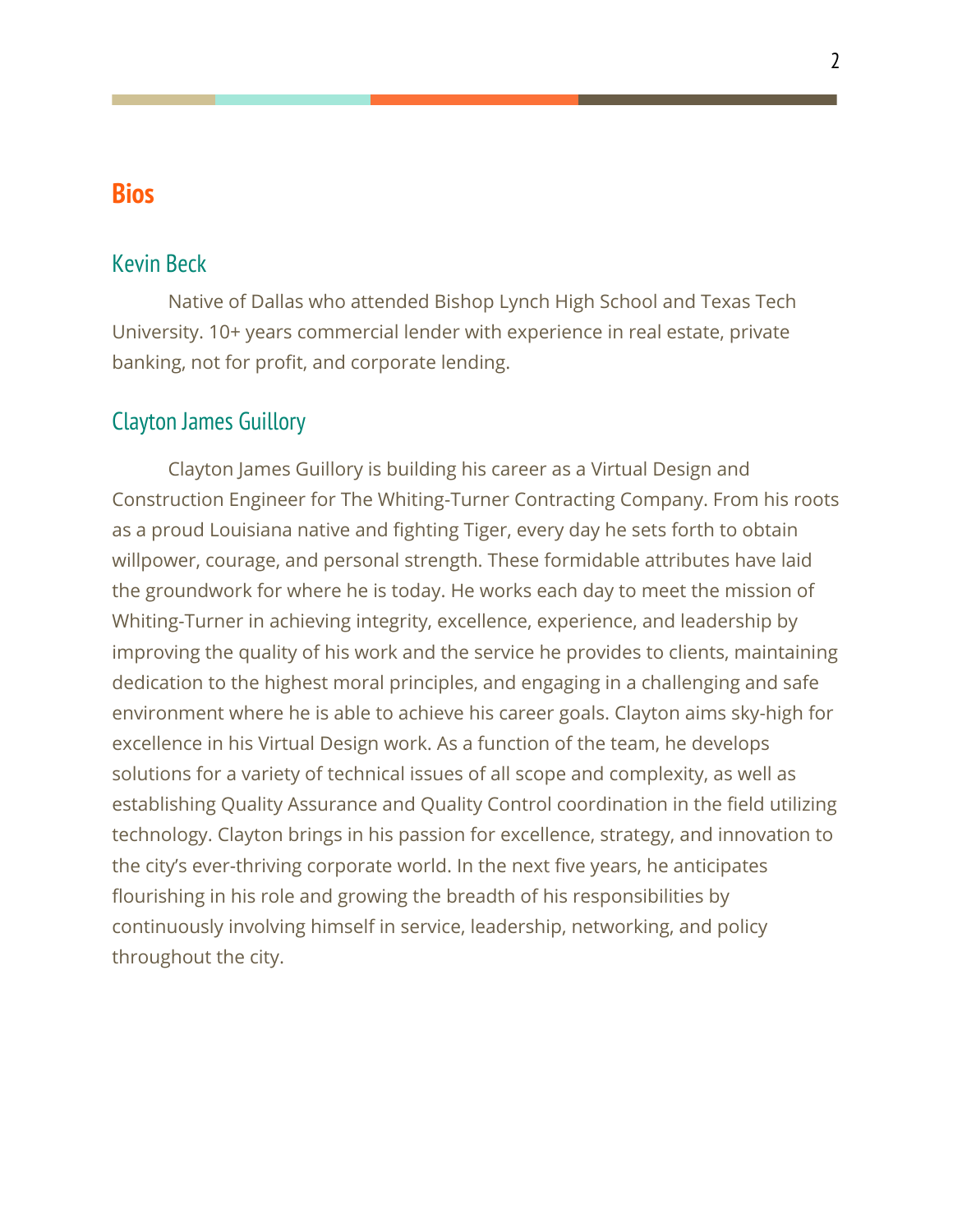#### Amanda Kolle

Amanda Kolle has a passion for helping others and started her career in the nonprofit sector out of college. Over the last three years, Amanda has had the opportunity to support, connect, and learn from nonprofit leaders and young professionals across the Dallas-Fort Worth Metroplex. Currently, in her role at Communities Foundation of Texas, she works to provide nonprofit peers with trainings and resources to support their fundraising efforts. In addition, she helps lead a cohort of young professionals each year with the vision to raise awareness on the importance of philanthropy and the impact individuals can make on the nonprofit sector and in their community.

#### Casey Sharp

As a national account executive for BlueCross BlueShield of Texas (BCBSTX), Casey is responsible for the overall health care experience of more than 50,000 members nationwide. Casey is an award-winning leader who inspires those around her with her passion and charisma. Casey is a native Texan and former world champion equestrian, who received a degree in Bioenvironmental Sciences from Texas A&M University. In her free time Casey can be found riding one of her five bicycles, taking her dogs "Jenna and Penny" to the park, or traveling somewhere new.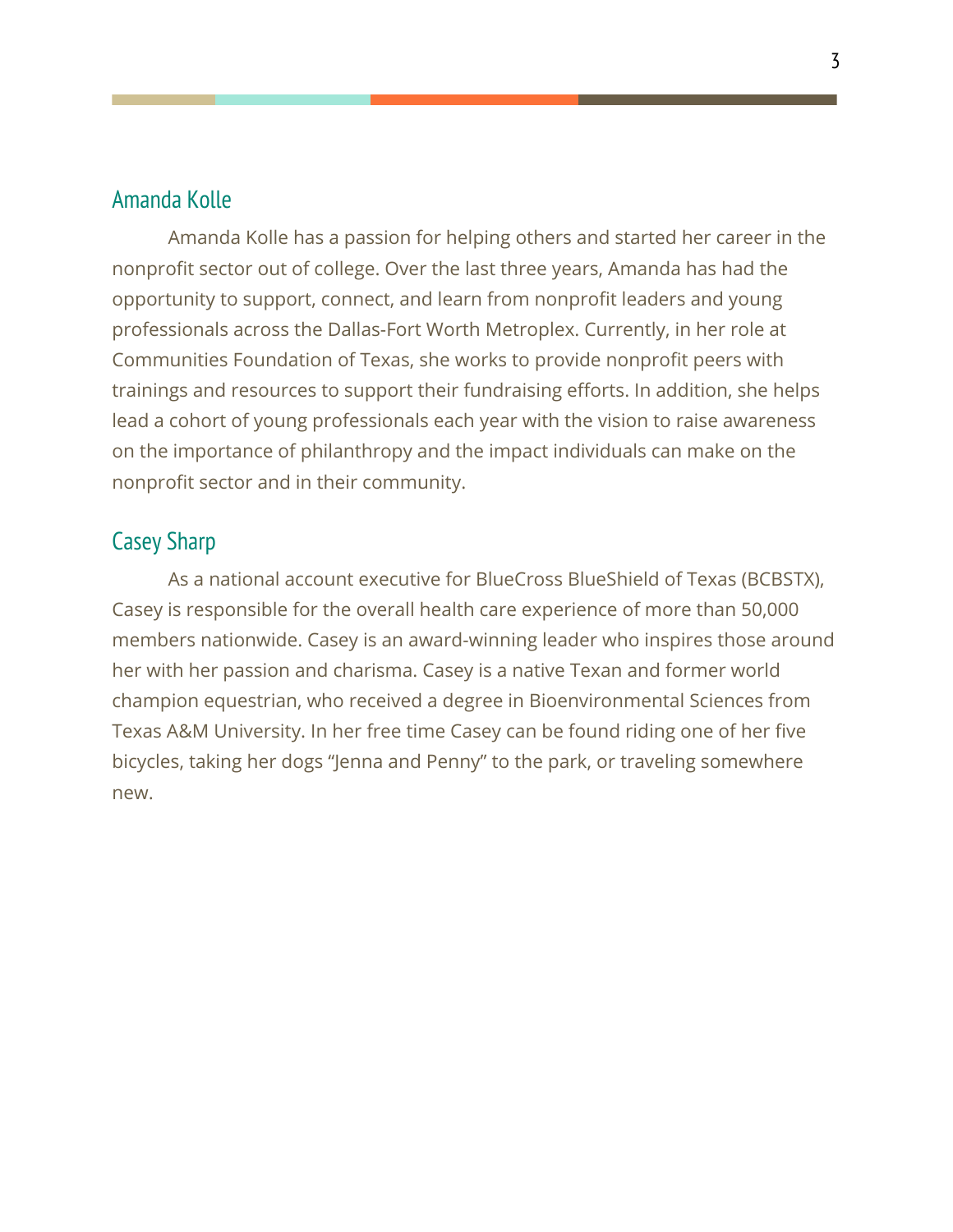# **Goals**

Equal and sufficient job opportunities are not always available in lower income areas. This causes many individuals in these areas to look for jobs elsewhere, however, due to the large circumference of the DFW metroplex many individuals find it hard to reach these opportunities due to a lack of transportation infrastructure. Organizations and community resources such as Southern Dallas Link, CitySquare, and Lyft offer programs designed to help employees get to and from areas not supported by public transportation. These organizations also offer transportation to workforce training, and job interviews to help mitigate the spatial mismatch that many communities face.

### **Local Resources**

The next few pages of this paper will highlight several local nonprofit and forprofit organizations that are providing support in the space of workforce development and transportation. In order of appearance:

- 1. City Square (p. 5)
- 2. Workforce Solutions Greater Dallas (p. 7)
- 3. Catholic Charities Dallas (p. 9)
- 4. Prison Entrepreneurship (p. 10)
- 5. Per Scholas (p. 12)
- 6. Southern Dallas Link (p.13)
- 7. Lyft (p. 15)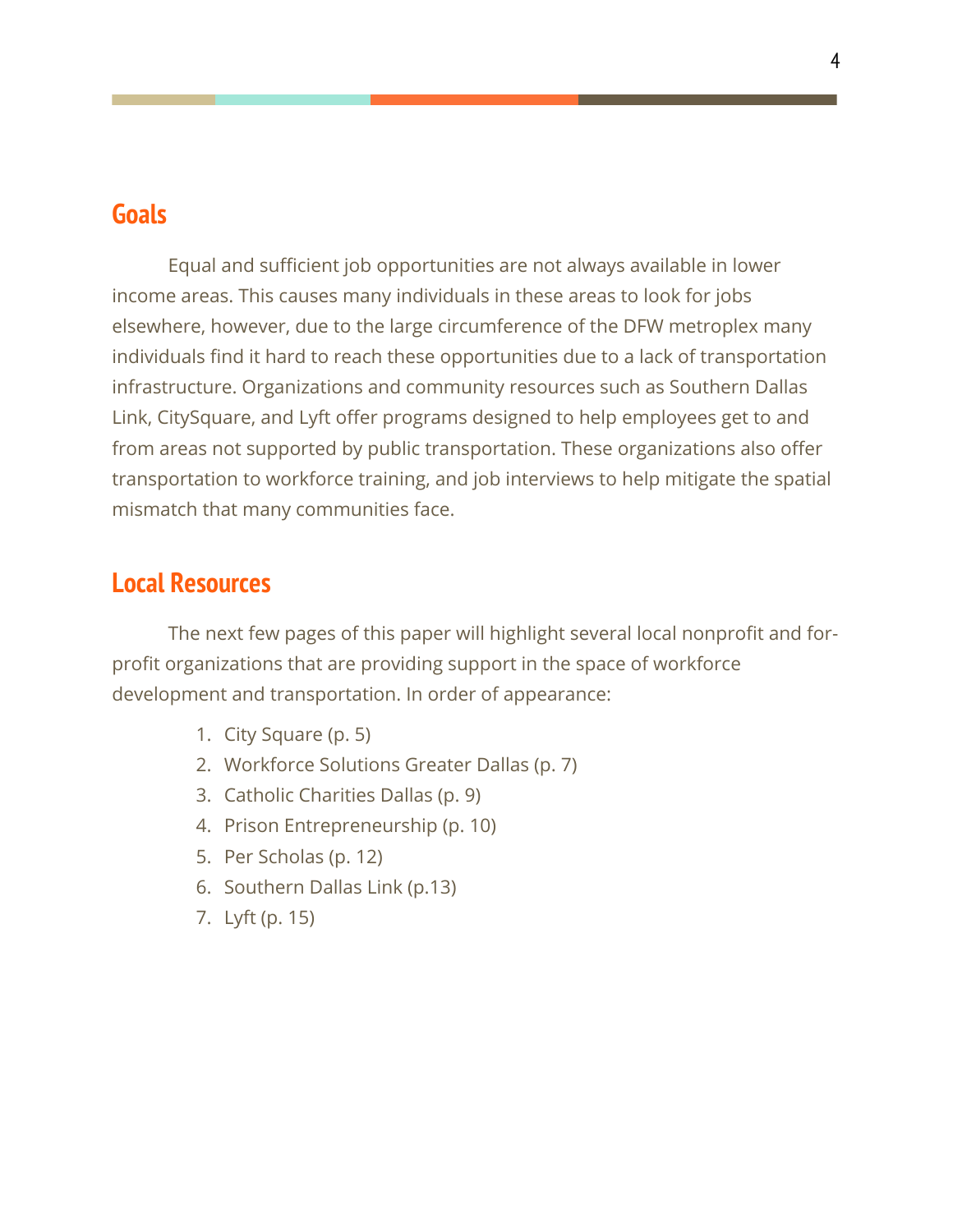# **CitySquare**

CitySquare was started in 1988 by businessman Jim Sowell due to his concerns for the problems associated with poverty in the DFW metroplex. CitySquare began operating under the name Central Dallas Food Pantry in a strip center at Henderson and Central Expressway. In 1990, the organization became a 501C3 non-profit organization and had to relocate due to its growth and became Central Dallas Ministries. In October 2010, Central Dallas Ministries changed its name to CitySquare to better reflect the commitment to equality, inclusiveness, and recognition that fighting poverty involves bringing the entire community together in the heart of the city. In November 2014, CitySquare relocated most of its direct service programs, including the food pantry and workforce training department, to its now opportunity center – a 53,000 sq ft campus located at the corner of Malcolm X Boulevard and I-30. Through City Square's 30+ year history they have grown into a broad organization offering a comprehensive array of social services that address four key areas related to the persistence of poverty: hunger, health, housing, and hope. All these programs provide more than 50,000 human touches in Dallas and Paris, TX.

One of the important services provided by CitySquare is their WorkPaths program which offers unemployed/underemployed adults intensive preemployment training programs designed to increase functional skill levels – enhancing employability and/or enabling participants to continue with additional training or education to help progress and success.

City Square employs staff who serve as advocates to assist program graduates with job placement and address barriers to employment, then stay in contact with the workers and employers to monitor progress and success.

The WorkPaths program offers the following components:

● Path2Success(P2S): This is a soft skills portion of their training program where their students learn the ins-and-outs of applying for a job, being a good employee, and keeping the job they have secured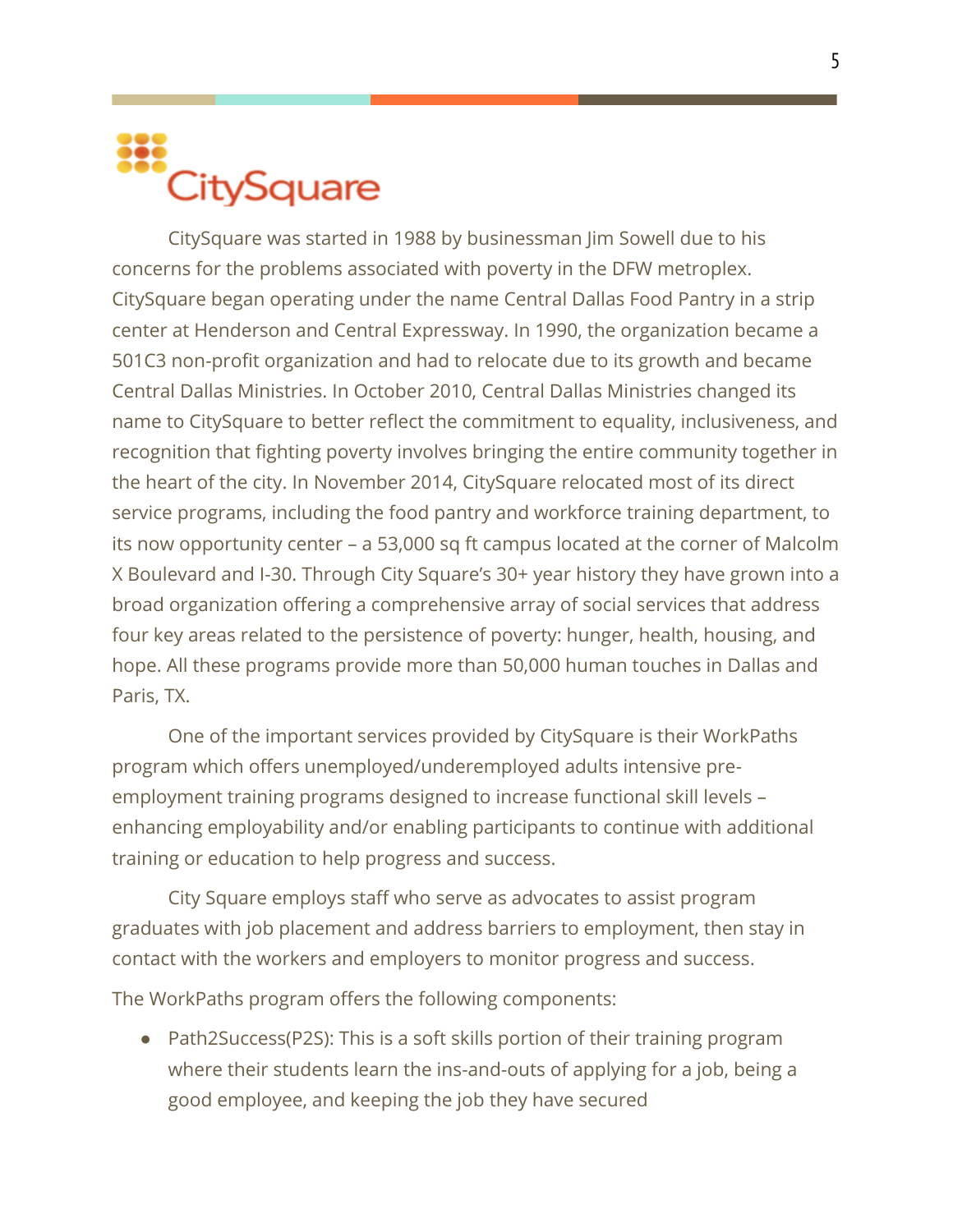- Financial Empowerment: This program teaches financial strategies for saving, budgeting, and becoming more informed and educated about how to spend wisely to attain financial freedom and break the cycle of poverty
- Hospitality Program: This is a six-week program that provides hospitality training, along with job creation. WorkPaths incorporates classroom instruction, industry certifications, hands-on learning, and on-the job training. A participant in the program gains access to careers in a thriving hospitality market which offers many opportunities for work such as the hotel industry, convention services, restaurants, and entertainment venues. A participant will also receive certifications that include ServSafe and TABC.
- Build4Success: This is a 6-7 week construction worker training program for men and women that covers various topics such as electrical and welding, how to get and keep a job, and graduates receive industry-standard certifications.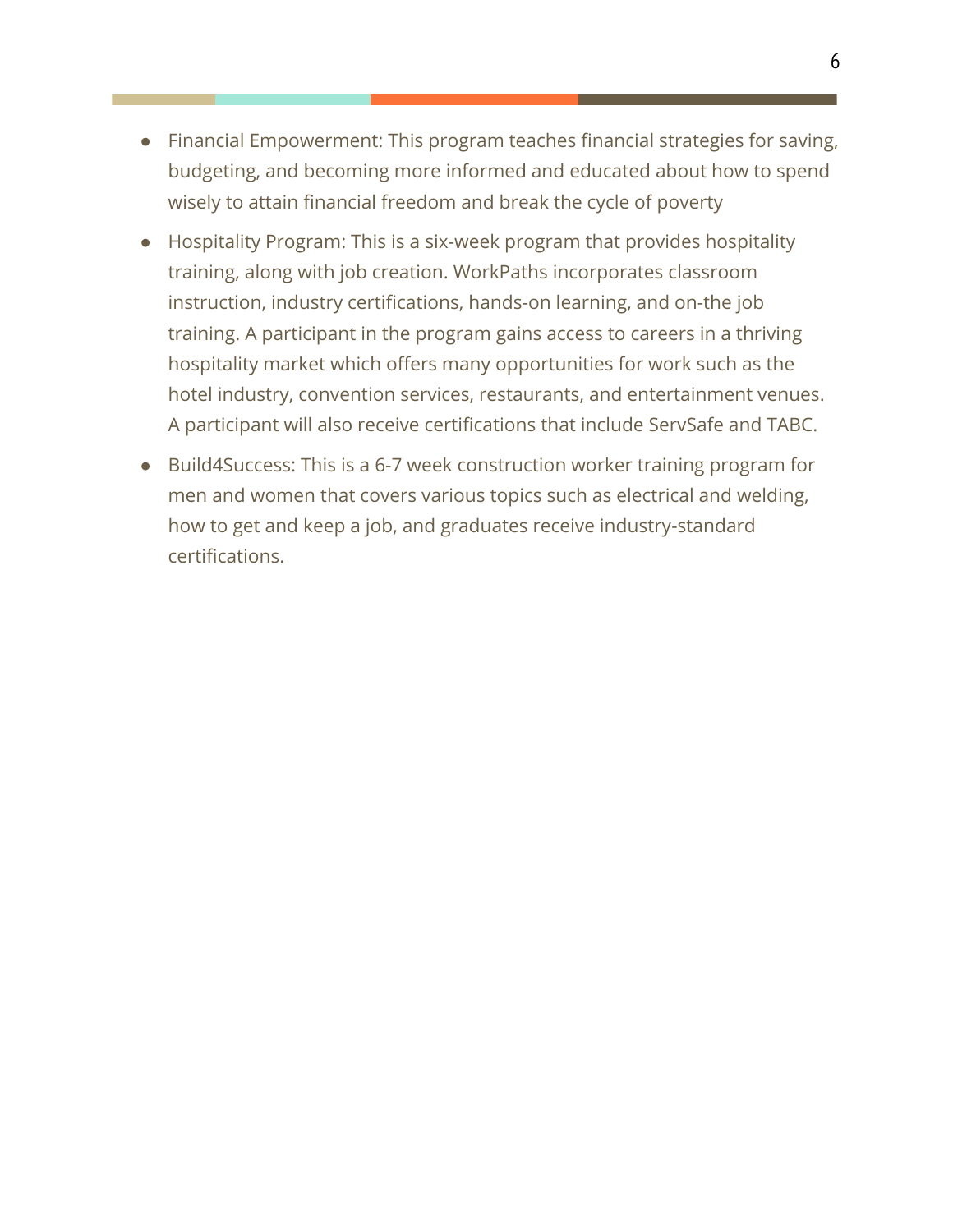#### **WORKFORCESOLUTIONS GREATER DALLAS**

Workforce Solutions Greater Dallas' (WFSDallas) sole mission is to "provide competitive solutions for employers through quality people and for people through quality jobs". WFSDallas is a quasi-governmental and non-profit organization which is funded by federal grants and private money. Funding sources include Texas Workforce Commissions, and the Departments of Labor, Health and Human Services, Agriculture, and Education.

WFSDallas oversees more than \$120MM annually and invests in all things workforce. Funding from the federal government is typically directed for workforce training, talent development, skills training, adult education, and English training skills. They leverage a variety of public and private resources in different ways ranging from transitioning highly skilled individuals into new careers to help unemployed and underemployed people find work and this usually included providing working families with transportation assistance and childcare subsidies. The availability of quality childcare as a key component of building a stronger Dallas area workforce.

- Workforce Solutions Greater Dallas sponsors customized training for tens of thousands of Dallas-area candidates each year. They work with community colleges and local certified training providers to train on in-demand occupations.
- WFSDallas provides cheaper ways for employers to find candidates through the WorkInTexas job matching system and sponsors multiple hiring events and specialized recruiting services.
- A major incentive for Companies to work with WFSDallas is they help employers receive tax credits for hiring workers from targeted groups. The Work Opportunity Tax Credit (WOTC) is a federal tax credit for employers for giving those who have consistently faced significant barriers to employment. These targeted groups include the following: long and short term welfare recipients, veterans, food stamp recipients, people with disabilities, ex-felons, and social security disability recipients.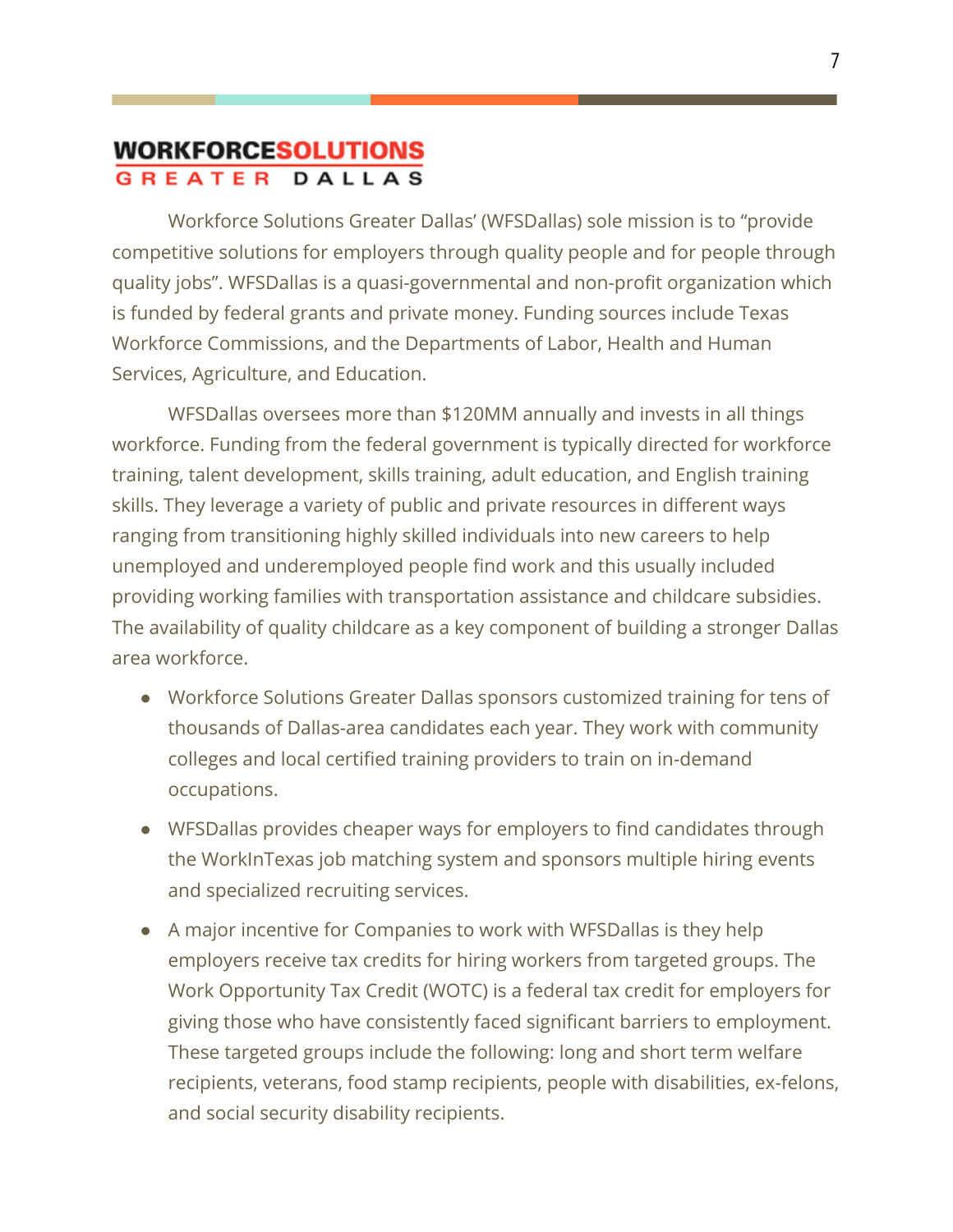- RAPID RESPONSE is an outplacement service provided when Dallas employers are facing downsizing. The services provided ease the transition between jobs to facilitate laid off workers quick return to productive employment.
	- 70% of laid off workers have found work within 90 days of attending RAPID RESPONSE seminars at WFSDallas.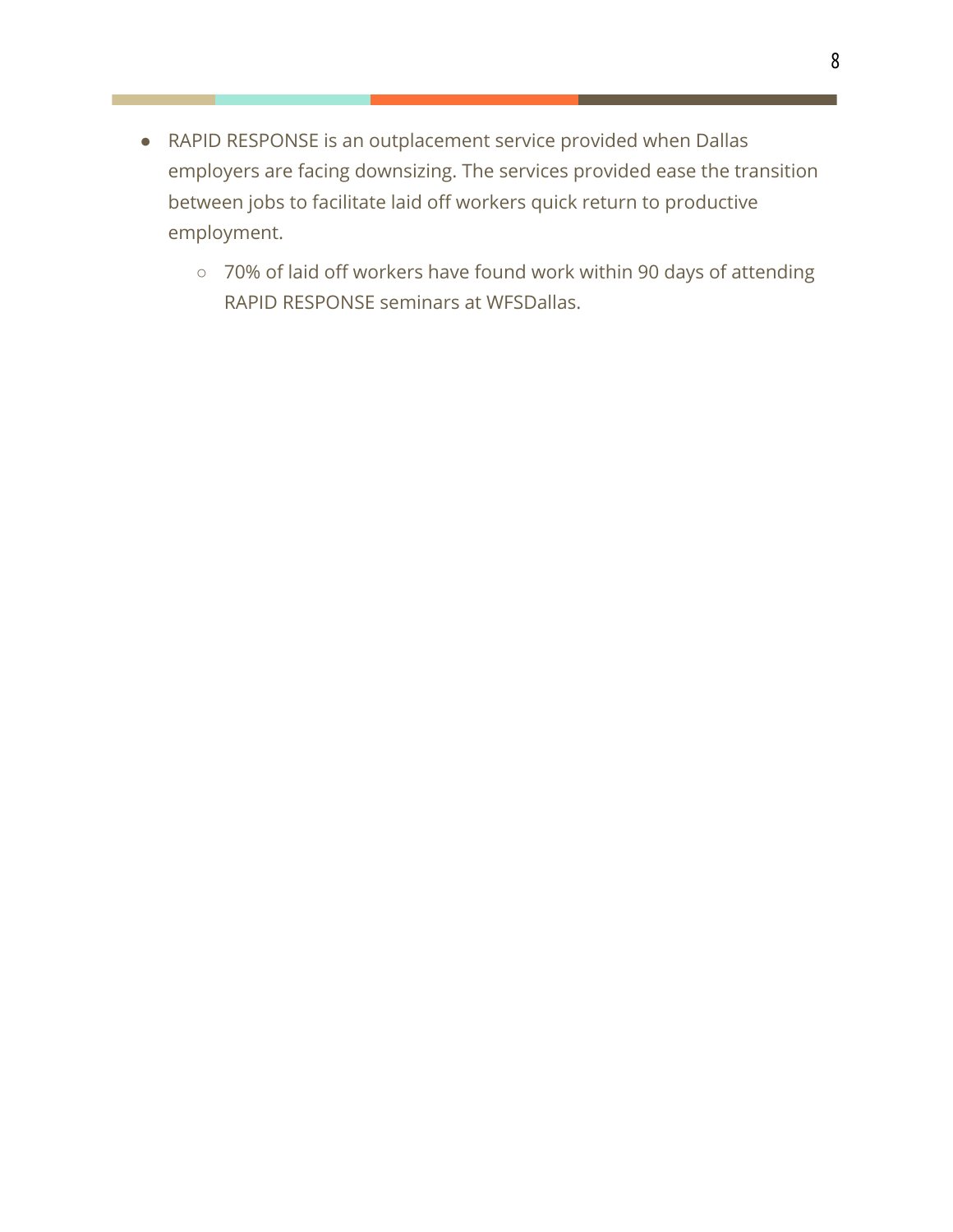

Catholic Charities Dallas (CCD) is a faith based social service agency determined to improve the quality of life for people in need. CCD was established in 1941 and incorporated from the Catholic Diocese of Dallas in 1997. Each year, CCD helps over 30,000 individuals achieve stability and self-sufficiency through financial literacy, employment services, education, food programs, immigration legal services, refugee resettlement, disaster relief services and permanent supportive housing. CCD provides 17 individual programs serving 9 counties in North Texas and each program has a particular strength and service area that represents diversity of the populations they serve.

CCD helps address job disparity in DFW through their Employment Services team which helps with Job Placement, Career Enhancement and Employment Partnership.

- Job Placement The program collaborates and leverages relationships with employers and the general business community to help provide unemployed or underemployed individual's access to rewarding jobs. The on-site CCD counselors assist in the following ways: completing job application and resume building, interview prep and understanding employer/job expectations, pre-employment orientation, and job placement with follow-up support.
- Career Enhancement CCD believes that the pathway to a higher-paying job comes through the acquisition of job skills and needed certifications. Their program assesses clients for training programs that fit their schedule, income needs and personal goals, and help guide them through the application and financial aid process. They provide various training programs for a variety of industries and partner with Dallas County Community College District to identify programs that are free or low cost.
- Employment Partnership CCD partners with many businesses in the area and helps connect them with candidates primarily through job fairs.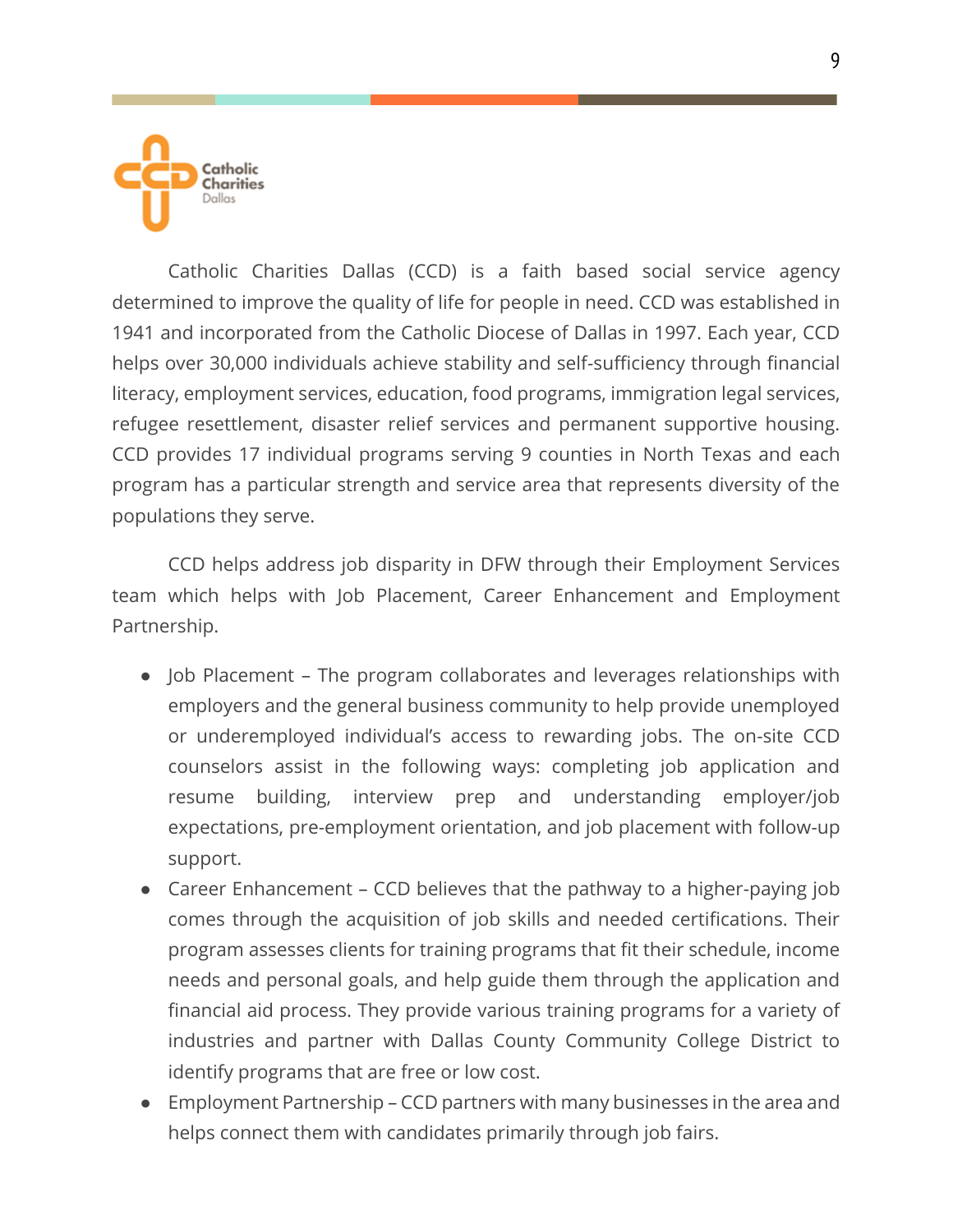#### prison entrepreneurship

#### program

The United States has the largest incarcerated population with 25% of the world's convicts. After being released, formerly incarcerated men are labeled "excons" for the rest of their lives which dramatically reduces their prospects for legitimate work that pays livable wages. This increases unemployment rates to be as high as 70% among ex-offenders.

A prior felony makes it nearly impossible for them to find a place to live. After serving your sentence and paying your debt to society, you are free but face these daunting realities. Without support and skills, unemployment, homelessness, and incarceration become an inescapable cycle. Being left with few real options, many men return to a life of crime.

Unfortunately, this tragic cycle is why most ex-offenders will commit new crimes within three years of their release from prison. In fact, reports state that exoffenders commit nearly 70% of all crimes. These statistics demonstrate the vast need for rehabilitative programs that are specifically focused on career development, including entrepreneurship training, beginning in the prison system–prior to release– and that continue to offer support post-release.

In 2004 Catherine Hoke, after touring many Texas prisons and discovering that many incarcerated men obtained business skills and entrepreneurial qualities, decided to form the nonprofit Prison Entrepreneurship Program. PEP is dedicated to delivering the nation's best outcomes in the prison re-entry field. They provide unparalleled resources and real-world business skills to inmates so that once they are back in society; they have the tools, skills, and support structure to pursue healthy, fulfilling, and productive lives.

● Powering Innovation—The organization's clients are immersed in a proven program comprising one-on-one training with executive volunteers, business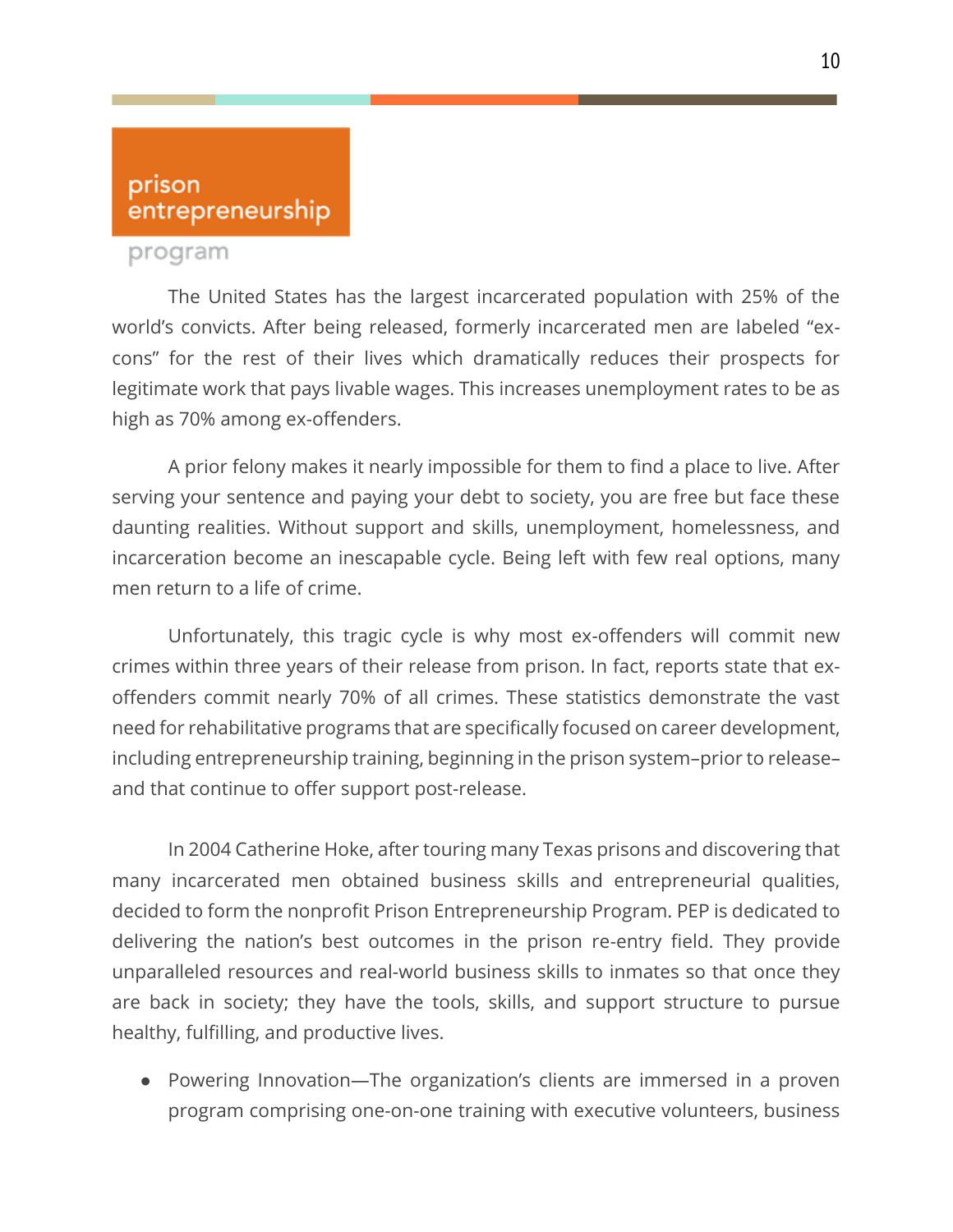plan mentoring with seasoned professionals, and a highly competitive business plan competition.

- Releasing Potential—The nonprofit's work begins on the inside with character and leadership development and mentoring along with its classroom curriculum. It has been described by many as a mini-MBA for the depth of business information it delivers and the rigorous pace the students experience. PEP is not an easy program and it is not for everyone. To be successful, students must be willing to learn new skills, think hard, work hard, and be open to transformation.
- Transforming Communities—Upon release, PEP supports its alumni with a comprehensive slate of re-entry services including case management, transition housing, assistance in finding employment and connecting to social services. We work to ensure every returning citizen can maximize his or her potential and avoid any of the pitfalls that might send them back to prison.

PEP is more than building business skills and acumen. It is designed to bring positive, transformative changes to the students, their families and communities. We begin to engage family members as soon as their loved one is involved with PEP and try to get as many as possible to attend the class graduation. We love to see families reunited and our men and women returning to be the husbands, wives, fathers and mothers that God always intended them to be.

The program relies on the generosity of individual and corporate donors to help deliver our program to inmates. In 2017 PEP expanded into two new prisons and launched its program for women. Your support is needed, as they continue to grow toward the goal of serving 10% of the men and women that come home each year from Texas prisons.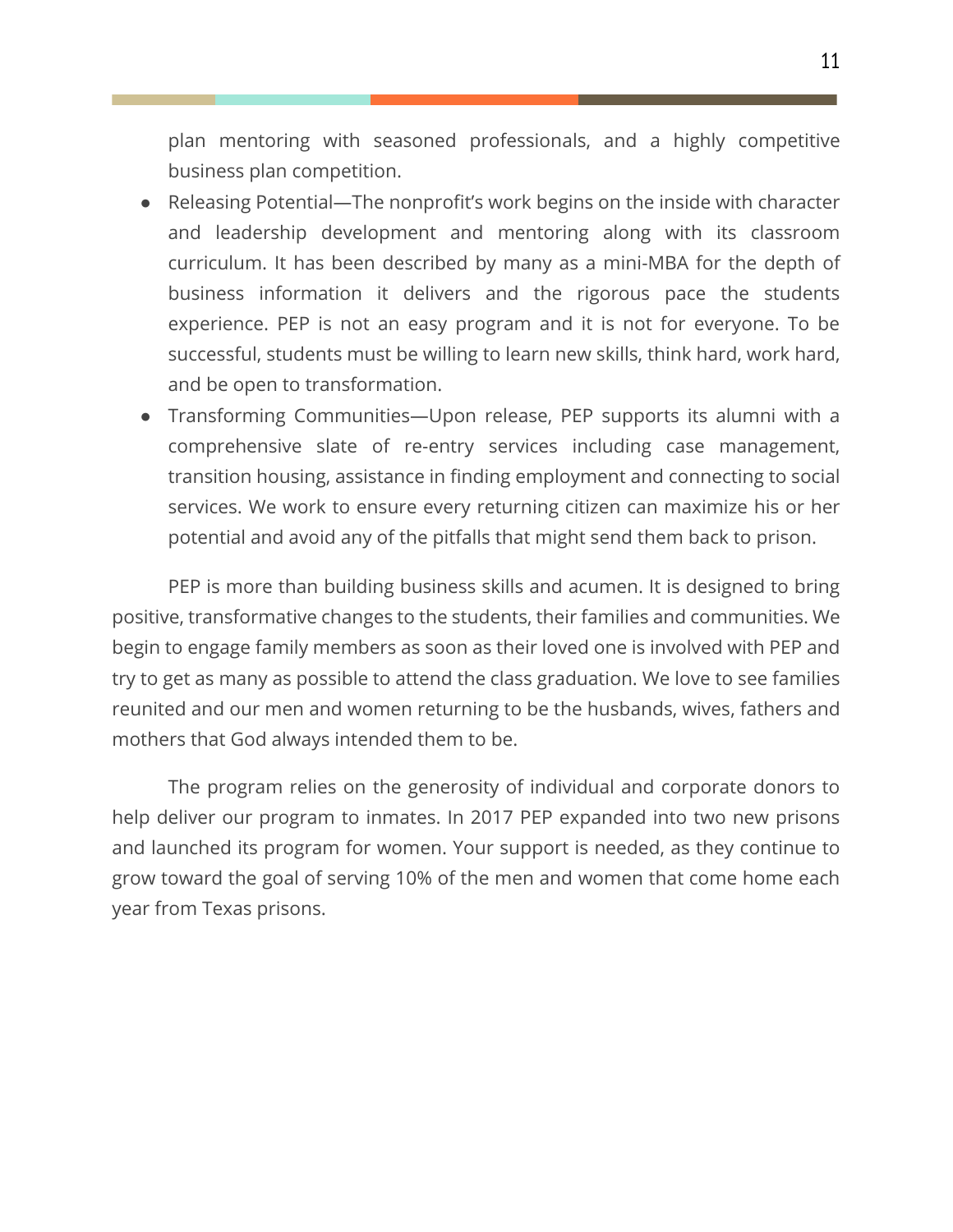

Efforts to stamp out poverty in Dallas got a boost when the city was picked as the nation's fifth to house a free information technology training program to help lift the low-income, unemployed and underemployed out of hardship

The Dallas location of the nonprofit Per Scholas IT training program opened in March at CitySquare's Opportunity Center. The program graduated its second class of students in August and will be starting a new class in the weeks to follow

Per Scholas encourages people who want to better their circumstances, but lack money for training, to explore the free IT program.

Where the program was founded as a computer recycling service in the South Bronx in 1995 and evolved into a training program in 1998, Dallas Per Scholas now has experts to teach IT skills that employers say are needed in the industry and their companies to help their ever-advancing computer and telecommunication systems store, retrieve, organize and transmit information.

Applicants should be committed to the program, which meets from 9 a.m. to 4 p.m. Monday through Friday for eight weeks and discourages tardiness. But promoters say work and discipline pay off. The Per Scholas IT-Ready Initiative provides technology job training, certification, placement and career development services in a rapid 8-week program. Participants can earn the Comp TIA A+ certification and are prepared for a variety of entry level positions in IT, such as data center technicians, desktop support specialists, IT support analysts and network field technicians.

Graduates get help landing entry-level help desk and technical support jobs and receive continued counseling. Annual salaries rise from a pre-training average of \$7,000 to a post-training average of \$30,000 and up.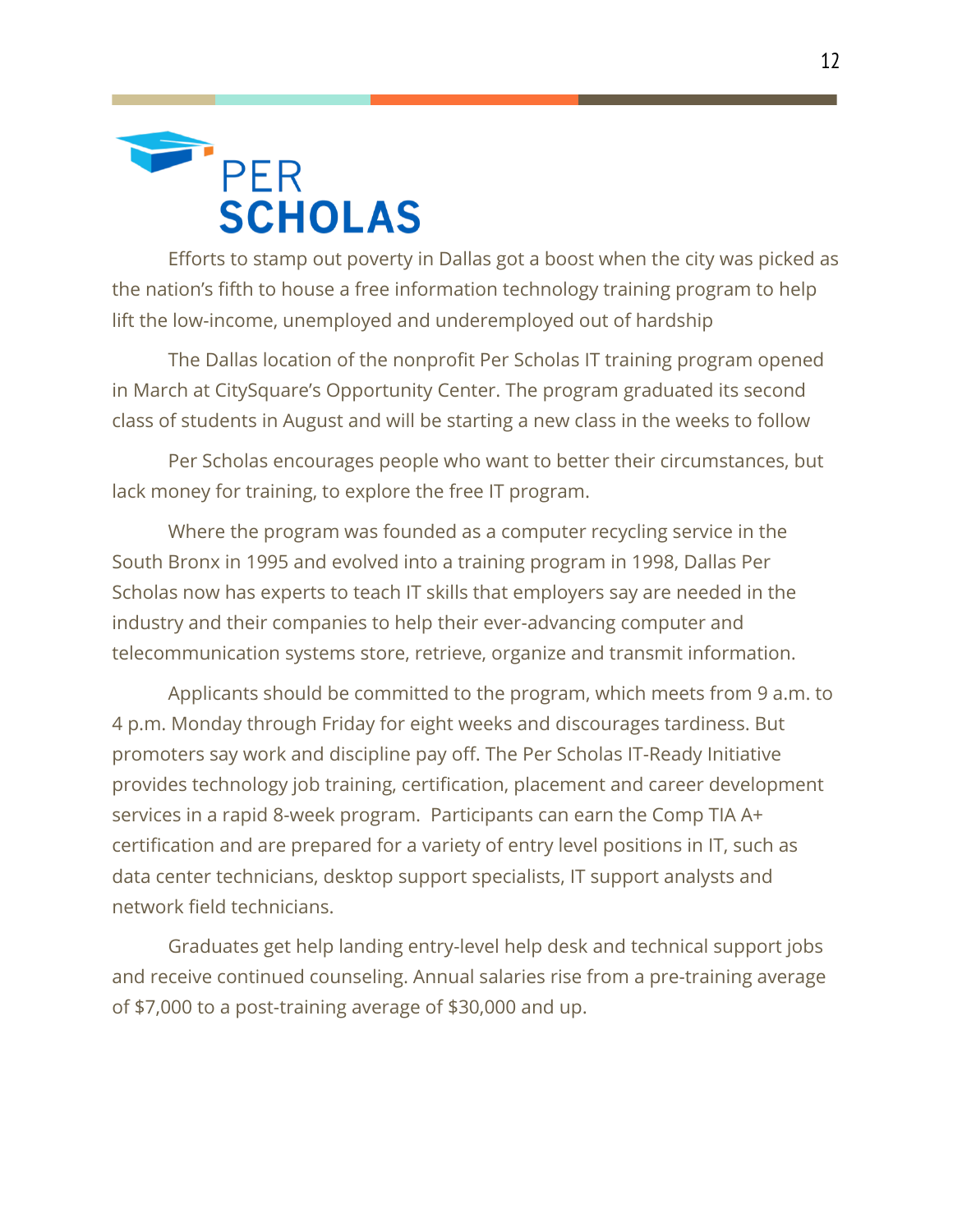

For many individuals across North Texas getting to work means hopping in a vehicle, spending 30-45 minutes in traffic, and then pulling up to a place of business but for lower-income individuals, getting to work can be difficult. Last year, the Dallas-Fort Worth metro area added over 100,000 jobs. Currently, the Dallas public transit system makes it difficult to reach northern and southern suburbs where these new jobs and services have clustered. For an individual in South Dallas, it can seem nearly impossible to get to these jobs, especially when owning a vehicle is out of reach.

Southern Dallas Link was founded in August 2015 by Curtis Corbins when he realized there was a lack of livable wage opportunities for South Dallas residents. Corbins assembled a team of individuals and organizations to identify ways to address this issue. It was through this work that they were able to identify employment opportunities where individuals could earn up to \$15 per hour.

Southern Dallas Link works with area partners to provide pick-up locations for employees needing transportation to their jobs. Employees schedule their ride 24-hours in advance to and are picked up from one of the pickup locations, all of which revolve around access to a DART station. By picking employees up at DART stations, they can shuttle them to over 38 North Texas Cities including Frisco, Rockwall, Grapevine, Denton all of which have more resources and job opportunities available. Shuttle vans depart from each of the stations listed above 6 times per day so that individuals can get to and from their jobs. It costs each rider around \$5 round trip.

Southern Dallas Link pick up locations include:

• Ledbetter Station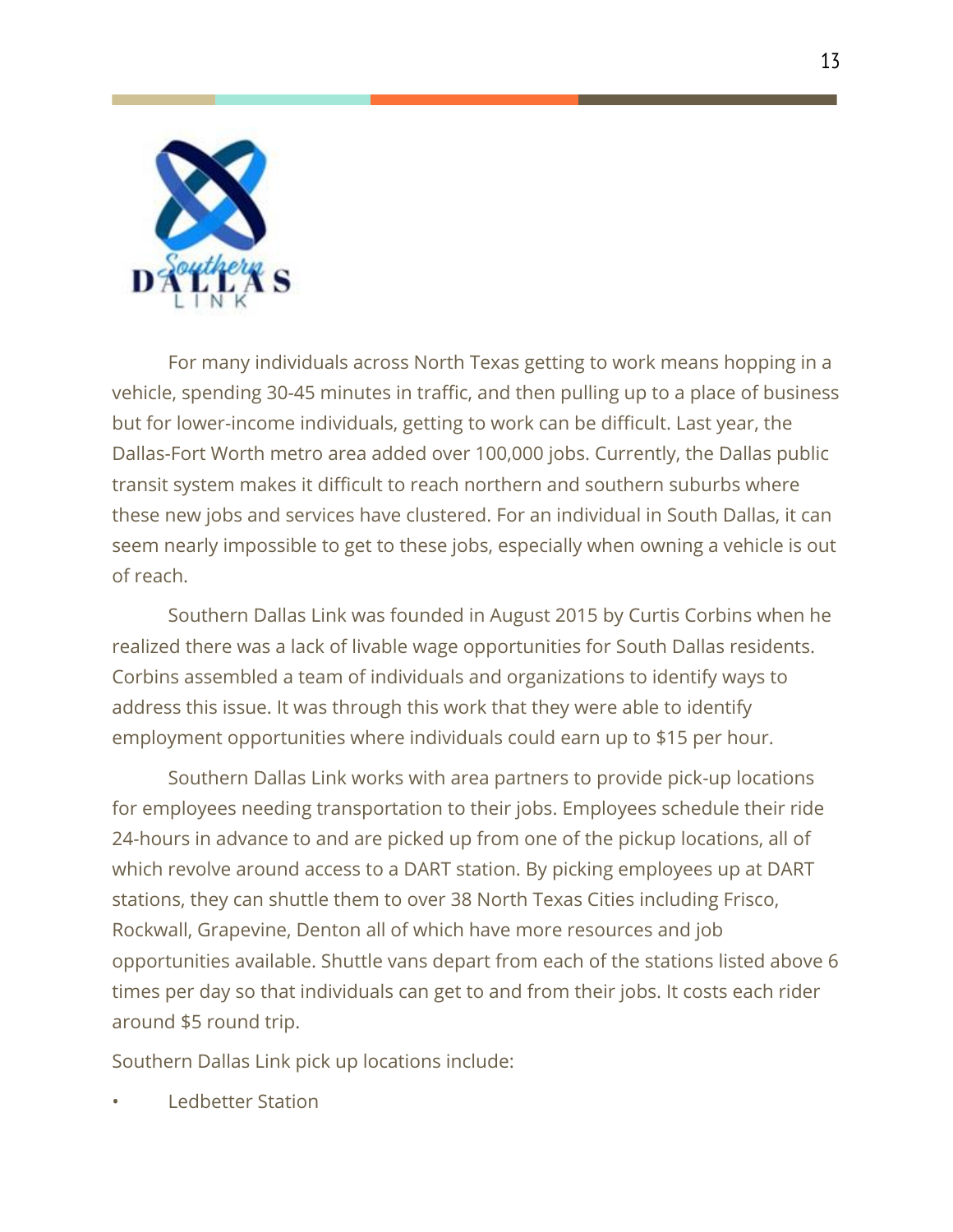- TRE/Irving Station
- North Texas University Station
- Westmoreland Garland Station
- Downtown Garland Station
- North Carrollton Station
- Parker Road Station

Individuals in lower-income areas rely on the city and nonprofits like Southern Dallas Link to help fill the gap in transportation.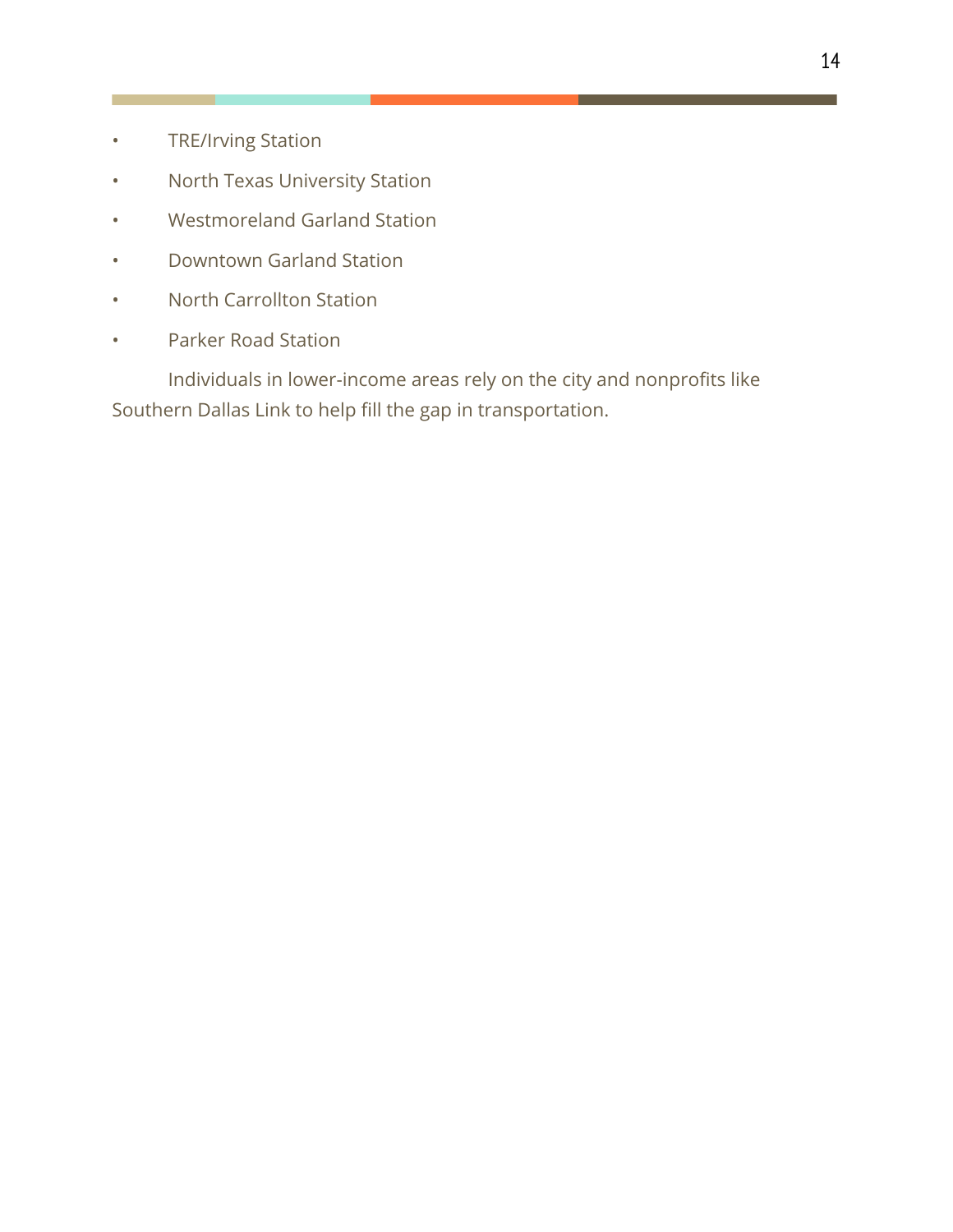As popularity for rideshare programs like LYFT continues to rise, many organizations have put forth conscious efforts to help those in need of transportation. In late 2019 Lyft partnered with several national partners, such as Goodwill, United Way, and the USO) to launch a formal Job Access Program in over 35 major cities across the country. This robust list of cities included Atlanta, Austin, Boston, Chicago, Detroit, and Dallas/Fort Worth. The sentiment behind the program is that it is hard enough finding a job on its own without having to rely on reliable or affordable transportation to get you onsite and to the interview process multiple times before you even accept an offer or see your first paycheck.

Lyft cites a study completed on the impact of neighborhoods on integration mobility by Raj Chetty, as linking the time of a person's commute as being the most indicative factor of whether a person will overcome the odds to rise out of poverty. A recent Lyft impact study is even credited with stating that statistically 44% of their current riders either start or end their rides in low income areas, and their ride share programs have saved passengers 178 million hours compared to other transportation methods. Lyft is so committed to expanding transportation access to populations in need, they have even made plans to donate roughly \$50M annually to various communities to help improve transportation infrastructure, free transportation, and sustainability initiatives.

Through this ongoing commitment to the transportation needs of the public, the Jobs Access Program was launched in 2019. The program was launched with the intent to help provide resources to members of the community to solve for short term transportation requirements related to workforce training and employment access. Lyft clearly understands that when members of the community are seeking new employment, reliable and affordable transportation to a job interview or to the first month of a new job can be the delta between long-lasting, successful employment and missed opportunities. With this initiative, Lyft leverages partnerships with several national and local organizations that are dedicated to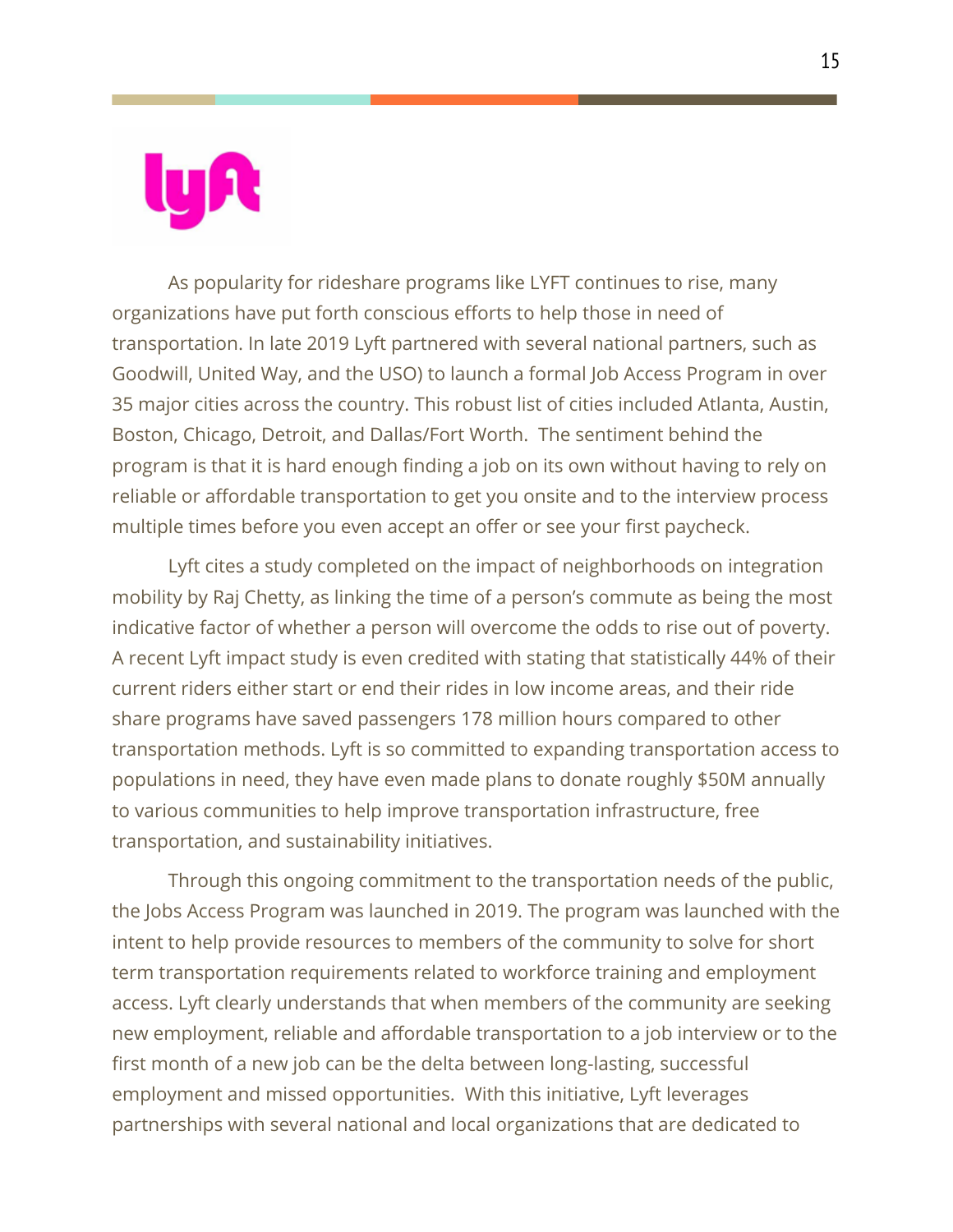workforce development to offer discounted or free rides to those community members working though the employment pipeline.

The entire Jobs Access Program is focused on three pivotal areas that attribute most to the success of a job seeking individual and how transportation can help:

- Rides to/from workforce training programs
- Rides to/from job interviews

Rides to/from the first three weeks of employment, or until the time in which an individual receives their first paycheck and can contribute to transportation costs

This program builds on the longer term strategies and partnerships that Lyft's has built with cities and transit agencies to provide longer term solutions. For example in 2019 Lyft partnered with a local Dallas organization, Per Scholas, to offer 130 local DFW individuals with transportation to family-sustaining careers in 2019.